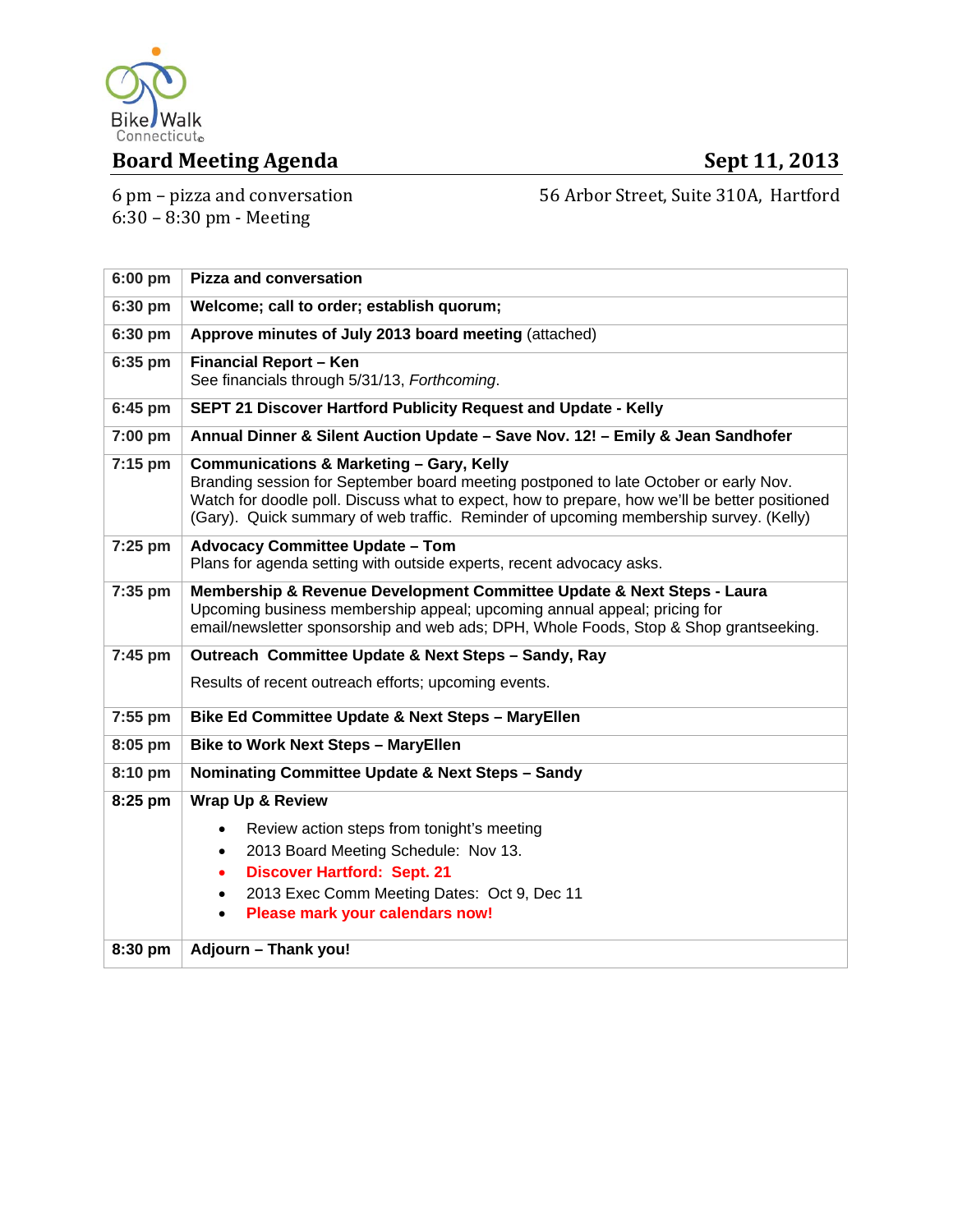# **CURRENT Members = 277**

| <b>Business Member - Bronze</b>     | 1   |
|-------------------------------------|-----|
| Family/Household                    | 58  |
| <b>Family/Household - Recurring</b> | 3   |
| <b>Individual</b>                   | 166 |
| <b>Individual - Recurring</b>       | 16  |
| Lifetime                            | 2   |
| <b>Student</b>                      | 2   |
| <b>Supporting</b>                   | 19  |
| <b>Supporting - Recurring</b>       | 7   |
| <b>Sustaining</b>                   | 3   |
| <b>LAPSED Members = 142</b>         |     |
| .                                   | .   |

| Individual            |  |
|-----------------------|--|
| <b>Supporting</b>     |  |
| Family/Household      |  |
| <b>Business Class</b> |  |
|                       |  |

# **Never Members = 2428 (or no renewal date in GiftWorks)**

| <b>Individual</b>                      | 53             |               |
|----------------------------------------|----------------|---------------|
| <b>Supporting</b>                      | 6              |               |
| <b>Sustaining</b>                      | 2              |               |
| Family/Household                       | 3              |               |
| No membership history for this address | 1974           |               |
| <b>Guest Subscriber - May 13</b>       | 285            |               |
| <b>Guest Subscriber - Mar 13</b>       | 7              |               |
| Guest Subscriber - Apr 13              | 93             |               |
| <b>Guest Subscriber - Feb 13</b>       | $\overline{2}$ |               |
| <b>Guest Subscriber - Jan 13</b>       | 3              |               |
|                                        |                |               |
| <b>Membership Changes by month</b>     | $Jul-13$       | <b>Aug-13</b> |
| <b>Total</b>                           | 261            | 277           |
| <b>Individual</b>                      | 158            | 166           |
| <b>Individual - Recurring</b>          | 16             | 16            |
| Family/Household                       | 53             | 58            |
| Family/Household - Recurring           | 3              | 3             |
| <b>Supporting</b>                      | 19             | 19            |
| <b>Supporting - Recurring</b>          | 7              | 7             |
| <b>Sustaining</b>                      | 1              | 3             |
| <b>Sustaining - Recurring</b>          | 0              | $\Omega$      |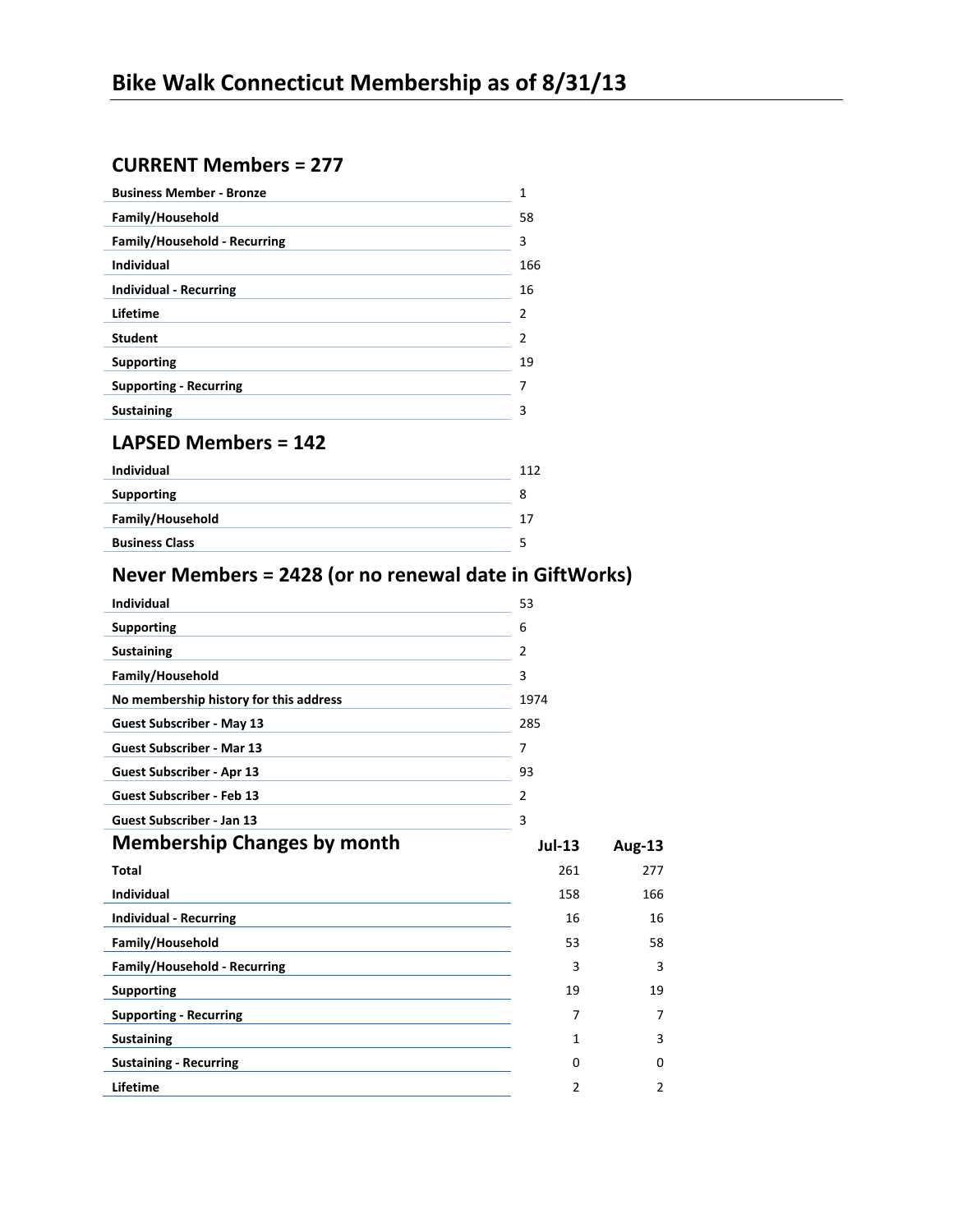# **Bike Walk CT Web Stats, Aug 2013 vs July 2013**

- **1689 people visited site in August, 1114 in July**
- **Most visits in day = 150 in Aug, 151 in July**
- **64% of visitors are new in July and in August, coincidentally (does that mean some July visitors never came back?)**





#### **Bike Walk Connecticut**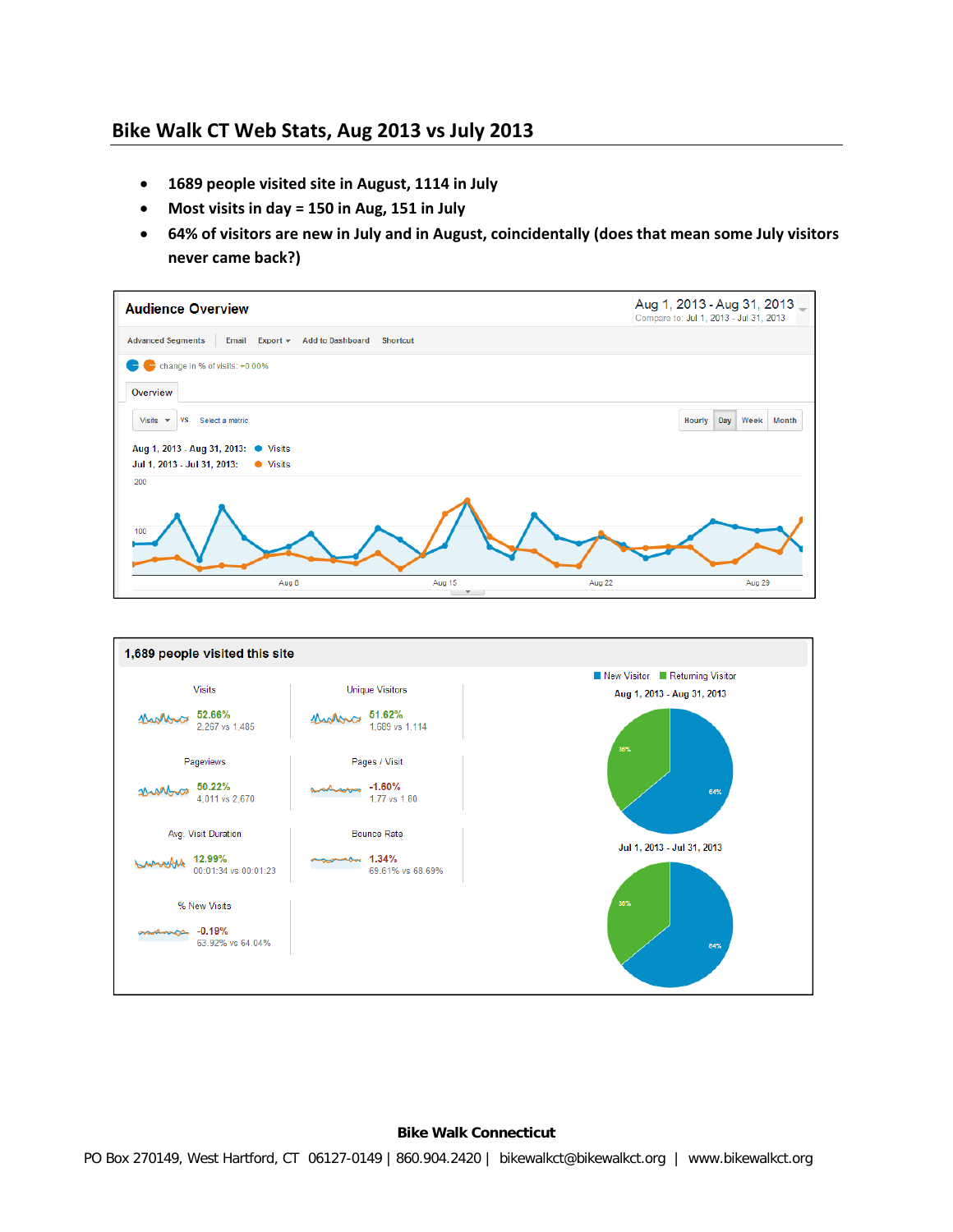# **What's Going On?**

(reprinted as a reminder from 08/29/2013 post to Board Room page)

Wondering what's ahead for Bike Walk Connecticut? Here are most of the biggest things on our plate through the end of the year:

#### **August**

- Exec Committee Meeting
- DHT planning
- Newsletters
- HFPG submission
- Membership renewal blasts
- Close out Bike Racks Grant from 2007
- Annual dinner & auction planning

#### **September**

- Proceed with HFPG Business Planning Grant from 2011
- Conduct Member & Nonmember surveys
- Planning for Business membership & sponsorship appeal
- DPH discussions
- Trinity Internship Fair
- Board meeting
- $\bullet$  DHT 9/21
- $\bullet$  Race 9/22
- Volunteer thank you happy hrs
- DHT debriefing and reporting
- Newsletters
- Membership renewal blasts
- Annual dinner & auction planning
- Live Green tabling in Stamford

#### **October**

- Start developing Annual Report
- Business membership & sponsorship appeal
- Debriefing, planning meeting with 9/22 race organizers (continued)
- Branding Session?
- TS 101 with tony and chris b?
- Advocacy Agenda Planning starts
- Annual dinner & auction planning and promotion
- Exec Comm meeting strategic plan review and checkpoint
- Newsletters
- Membership renewal blasts
- Annual appeal planning

#### **November**

- Advocacy Agenda planning continues
- Annual dinner and auction
- Board meeting strategic plan review and checkpoint
- Annual appeal begins
- Annual dinner and auction debriefing and reporting
- Newsletters
- Membership renewal blasts
- Committee meetings?

#### **December**

- Advocacy Agenda finalized
- Exec Comm meeting strategic plan review and checkpoint
- Annual Appeal continues
- Newsletters
- Membership renewal blasts
- Bylaws review and revisions
- Year end bookkeeping
- Committee meetings?
- Budget review & proposal for 2014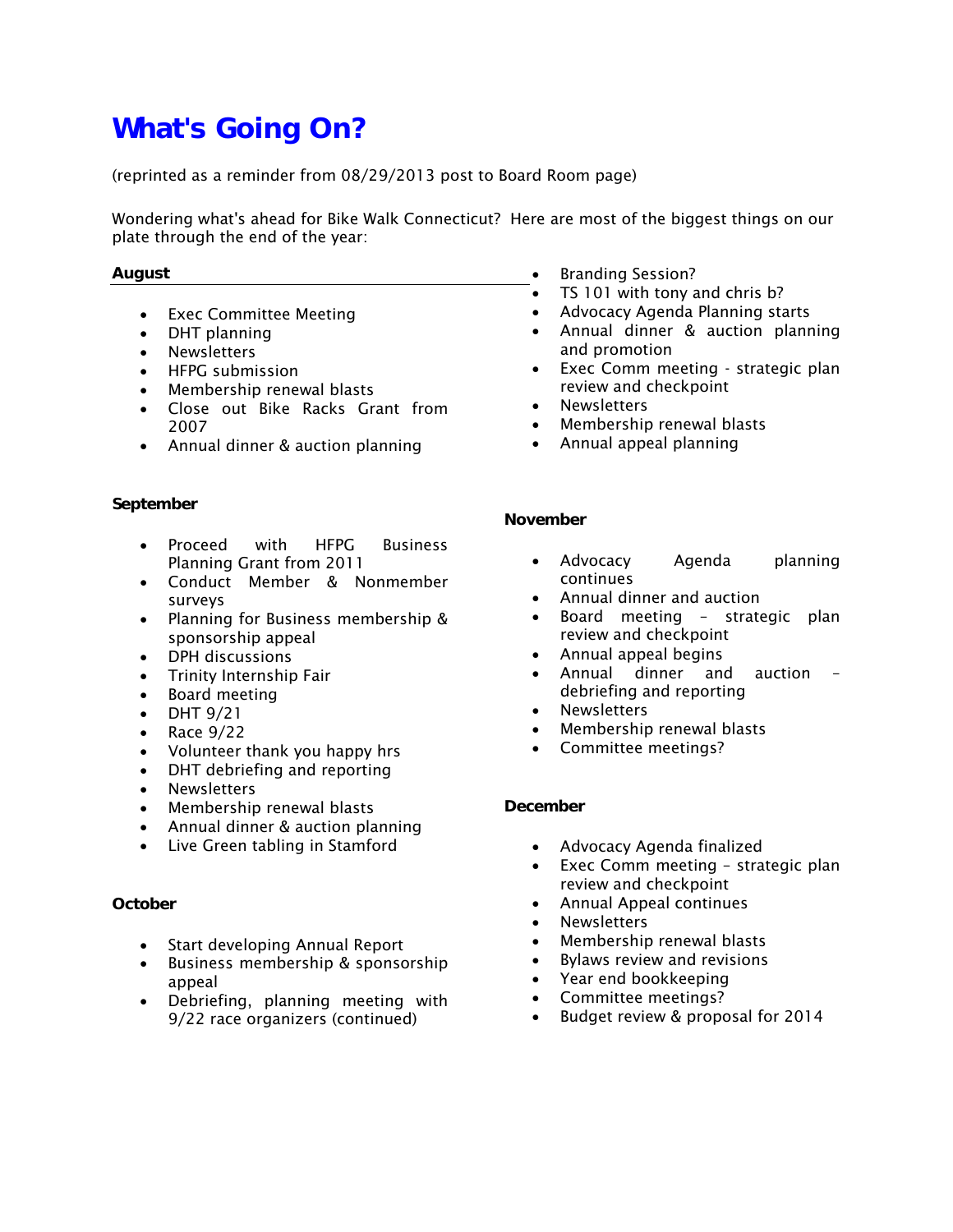# **Bike Walk Connecticut Meeting of the Board of Directors Wednesday, July 10, 2013 6:30-8:30 pm Bike Walk Connecticut HQ 56 Arbor Street, Suite 310A, Hartford, CT 06105**

Attendees: Mary Ellen Thibodeau, Chris Brown, Sandy Fry, Kelly Kennedy, Tom O'Brien, Luis Rivera, Emily Wolfe, Laura Baum, Gary Griffin, Chris Skelly, Ray Willis, Kelly Rago

1) Meeting called to order at 6:40 by President Mary Ellen Thibodeau. The Board welcomed the two newest members, Kelly Rago and Ray Willis.

2) Minutes of the May 8, 2013 Board meeting. Mary Ellen Thibodeau asked for two corrections (additions are in boldface):

The Board approved a motion to authorize Kelly to advertise for and select a part-time administrative assistant **for a period of 6 months at a cost of \$6,000** 

Gary Griffin described initial meetings and plans for developing consistent message and branding **and plans to organize a Board workshop on branding and messaging** 

Sandy Fry moved to accept the minutes as corrected. Chris Brown seconded, motion passed.

3) Financial Report: Kelly Kennedy reviewed the Profit and Loss Report for the period of January 1 through June 30. There was a \$9,900 loss, which was expected for the first half of the year. Kelly will develop a system to track actuals against the budget on a quarterly basis instead of comparing quarterly actuals to annual projections.

There was discussion of CSG, the source of our \$15,000 grant received in 2013. Because of trends in the business and events at the company, it is not anticipated Bike Walk will receive this amount again. The Board will need to look at ways to replace this revenue or cut expenses.

# 5) Committee Updates

Discussion was in context of the following strategic goals; progress planned for next two months; are there any major issues that the Board needs to address; are we adequately addressing the walk component; are the committees advancing core element of mission.

Priority is for committees to concentrate on how to make sure the organization and programs are sustainable.

**Business Membership and Sponsorship Opportunities Proposal** – Laura presented the draft Business Membership Opportunities chart. There was discussion related to the proposed structure for business membership, which ranged from Bronze (\$250) to Premier Custom (\$5,000).

Laura also presented the draft Sponsorship Opportunities chart. These opportunities would be marketed annually to potential sponsors, not event-by event and would accompany business membership document.

Sandy moved that the Board adopt the committee's proposed membership structure and rates. Chris Skelly seconded. Motion passed.